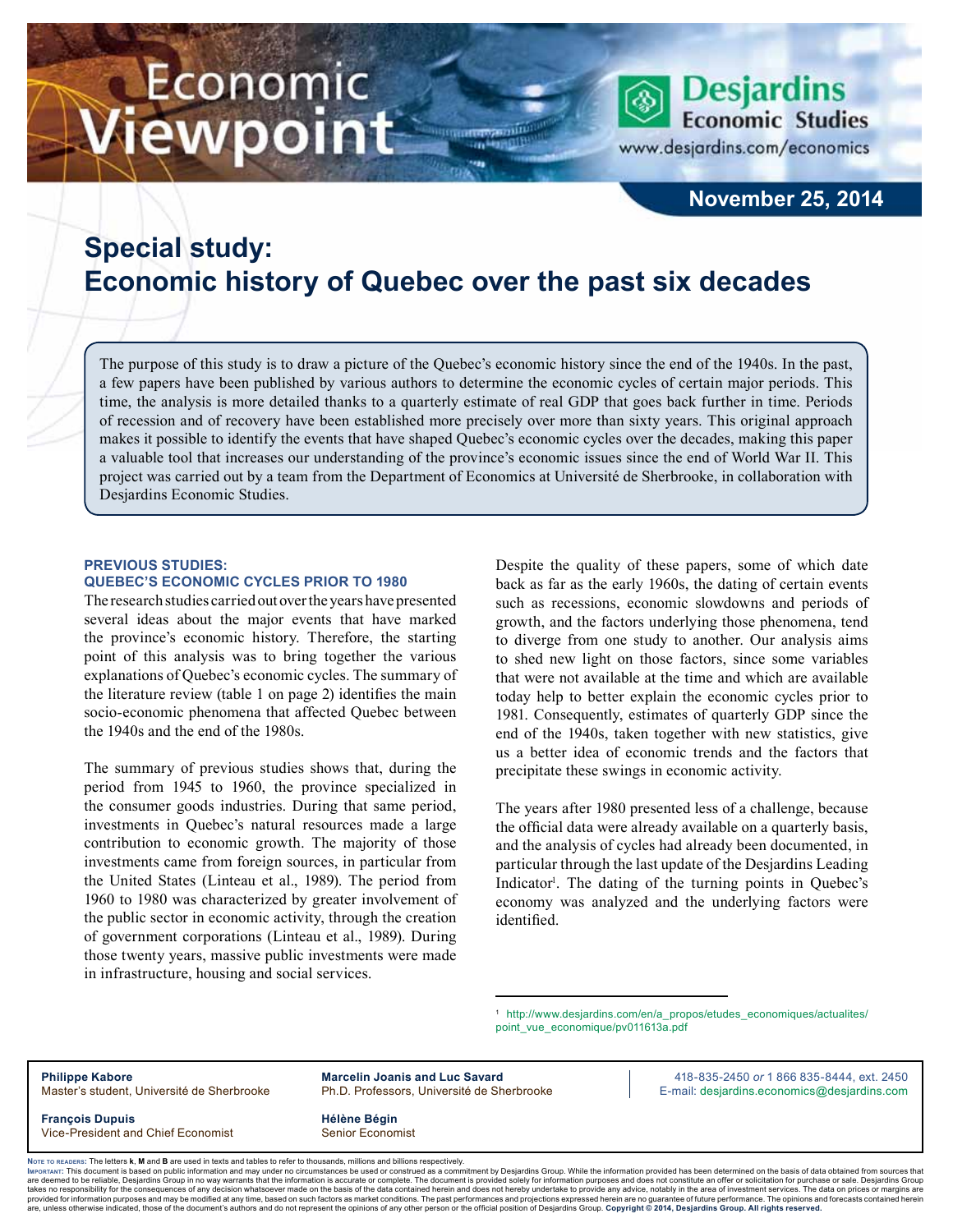

### **Table 1 – Summary: Review of the literature on Quebec's economic cycles**

| <b>Author</b>         | <b>Conclusions</b>                                                                                                                                                                                                                                                                         |  |
|-----------------------|--------------------------------------------------------------------------------------------------------------------------------------------------------------------------------------------------------------------------------------------------------------------------------------------|--|
| Raynault (1961)       | - Shorter periods of economic recession in Quebec compared with other Canadian provinces between 1945 and 1960.<br>- Quebec specializes in industrial goods with low income elasticity.                                                                                                    |  |
| Vallières (1973)      | - Strong price growth from post-World War II to the beginning of the 1950s.<br>- High level of output in Quebec during the 1952-1953 period.                                                                                                                                               |  |
| Fortin (1980)         | - Unemployment is a major problem in Canada up until 1966.                                                                                                                                                                                                                                 |  |
| Hébert (1989)         | - Between1940 and 1960: Quebec's economy is highly sensitive to military conflicts (World War II and Korean War).<br>- Decline in per capita GDP, with recessions developing in Quebec in 1949 and in 1957-1958.<br>- A long period of economic expansion in Quebec between 1961 and 1974. |  |
| Linteau et al. (1989) | - Strong investment in the development of natural resources and in transportation infrastructures in Quebec after 1945,<br>and up until 1953.<br>- Strong economic growth in Quebec between 1962 and 1967.<br>- Strong price growth (strong inflation) from 1971 to 1980.                  |  |
| Dauphin (2007)        | - Quebec's economic growth between 1945 and 1952 is due to the strong increase in real personal income.<br>- Strong involvement of government in economic activity from the 1960s onwards.                                                                                                 |  |

Source: Department of Economics, Université de Sherbrooke

### **Building a quarterly history of Quebec's real GDP: A prerequisite for identifying economic cycles**

The desire to ward off the deleterious effects of recessions has incited many economists to analyze the causes of previous episodes. Their work generally starts with establishing reliable quarterly economic data, one of the most important of which is quarterly real GDP. This was done by the Bureau of Economic Analysis (BEA) in the United States, when it determined quarterly real GDP from 1947 to the present day. As for the National Bureau of Economic Research  $(NBER)$ <sup>2</sup> it defines a recession as a significant decline in economic activity. This decline extends throughout the economy for a period of several months. The decline is measured using several statistics other than the real GDP of the United States, i.e. real income, employment, industrial output, retail sales and wholesale trade.

Quarterly data on Canada's GDP and the components thereof have been produced since 1961. However, there are no quarterly GDP data dating back that far for the provinces. Only the annual provincial data, starting in 1981, are disseminated by Statistics Canada. To make up for the lack of historical quarterly data for the majority of the provinces, some reconstruction studies have been carried out, including a study by the Department of Finance Canada.3 It covers the period from 1980 to 1990. Quebec and Ontario stand apart, in that quarterly data have been produced since 1981 by the Institut de la statistique du Québec (ISQ) and by the Ontario Ministry of Finance. As part of the research project assigned to the Université de Sherbrooke, a set of quarterly real GDP data for the years before that was compiled, in order to supplement the existing set of data for Quebec since 1981, going further back in time. The details of the calculation methods used are presented further on (box 1 on page 3).

One practical definition of an economic recession that is commonly used in Canada is to consider it as a decline in real gross domestic product lasting two consecutive quarters or more (Bégin, 2008). She (2008) goes further, distinguishing a classical recession from a technical recession. A technical recession is small in scope and is characterized by far less deterioration of the labour market. Therefore, quarterly GDP for Quebec since the end of the 1940s was needed in order to more precisely identify the turning points of economic cycles, the scope of recessions and their duration in terms of quarters.

<sup>2</sup> The NBER's Business Cycle Dating Committee, whose role is to keep a chronology of economic cycles in the United States. <sup>3</sup>

<sup>&</sup>lt;sup>3</sup> See Lamy and Sabourin (2001).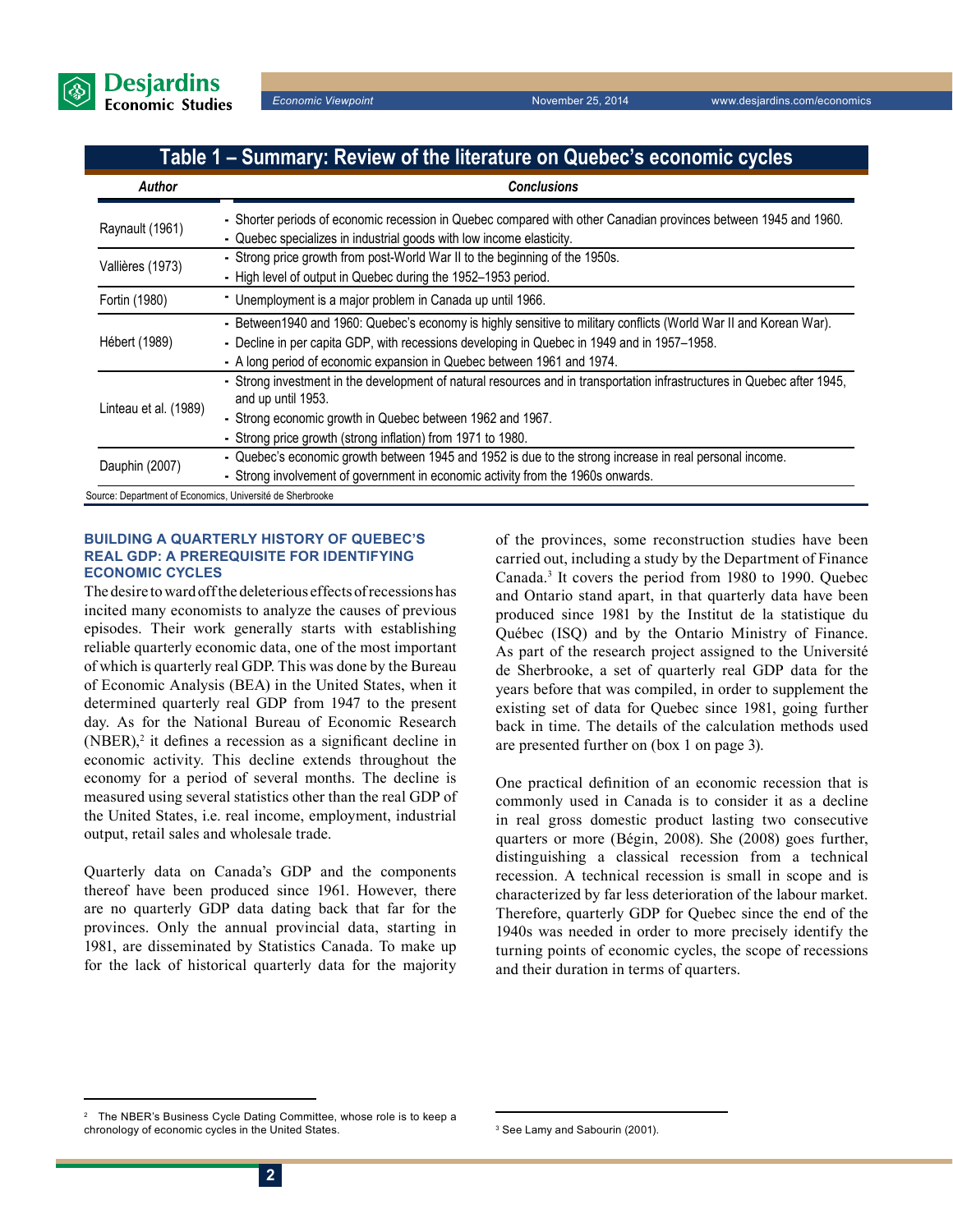### **Box 1: Methodology for calculating historical real GDP**

The work was carried out in two steps. First, an estimate of the province's quarterly real GDP had to be established for the years from 1948 to 1980. During that period, no quarterly real GDP data existed from which Quebec's business cycles might be precisely determined. Therefore, a set of data was built based on several statistics, and a modified Ginsburgh technique4 was used to compile a quarterly estimate of real GDP. In a second step, the quarterly real GDP for the period 1948 to 1980 was integrated with that produced by the ISQ, which begins in 1981.

Given the scarcity of quarterly statistics available for calculating real GDP for the period prior to 1981 using the national accounts matrix, a technique was used to convert Quebec's annual real GDP into quarterly numbers. Since Quebec's annual real GDP prior to 1981, and a few quarterly variables (covering the same periods as the annual real GDP) were available, we adopted the same process that the ISQ had used: that of using a modified Ginsburgh method. This method was developed by ISQ researchers<sup>5</sup> and is currently used to produce certain special variables that are needed for the quarterly economic accounts.

The scarcity of quarterly statistics with which to build the series of Quebec real GDP data prior to 1981 created a significant challenge for the analysis. The statistics that were chosen were: the industrial employment index (graph A), the real value of retail sales (graph B) and housing starts in Quebec, as well as the real GDP of the United States.

In order to calculate the real value of retail sales, the Quebec GDP and the U.S. GDP, it was necessary to use certain price indexes, i.e. the quarterly index of retail prices in Quebec, the Quebec annual GDP deflator and the quarterly GDP deflator of the United States. For the period from 1948 to 1980, some price indexes were not yet being produced for Quebec, so those available for Canada were used.

**Modified Ginsburgh method**

Let's suppose that an annual statistic is available and that a quarterly estimate is required for analysis purposes. In our case, it is the annual real GDP. Let's further suppose that quarterly statistics exist which, in theory, correlate strongly with the quarterly variable to be determined. The quarterly statistics are then aggregated into annual variables in order to determine an annual relationship which is as follows:

**1.5 2.0 2.5 3.0 3.5 4.0**

Y. = X.β + *µ.*

Using X. the quarterly variables aggregated into annual variables, Y. the annual variable to be converted into quarterly terms and  $\mu$  the annual residue, a series of quarterly residues  $\hat{\mu}$  can be determined from the annual residues.

Finally, all that is needed is to perform the aggregation to determine the quarterly variable in question as follows:  $\hat{Y} = X \hat{\beta} + \hat{\mu}$ 

with X being the explanatory quarterly variables,  $\hat{\beta}$  the estimators before each explanatory variable and  $\hat{\mu}$  the quarterly residue.

4 Fortin, M., M. Joanis, P. Kabore and L. Savard (forthcoming), Détermination du PIB réel trimestriel du Québec et analyse du cycle économique, 1948- 1980, Cahier de recherche du GREDI, Université de Sherbrooke. 5 Carufel and Lizotte (1982).



**1948 1952 1956 1960 1964 1968 1972 1976 1980**

s<br>Canada and Department of Economics, Université de Sherbr

**Desjardins Economic Studies** 

> **1.5 2.0 2.5 3.0 3.5 4.0**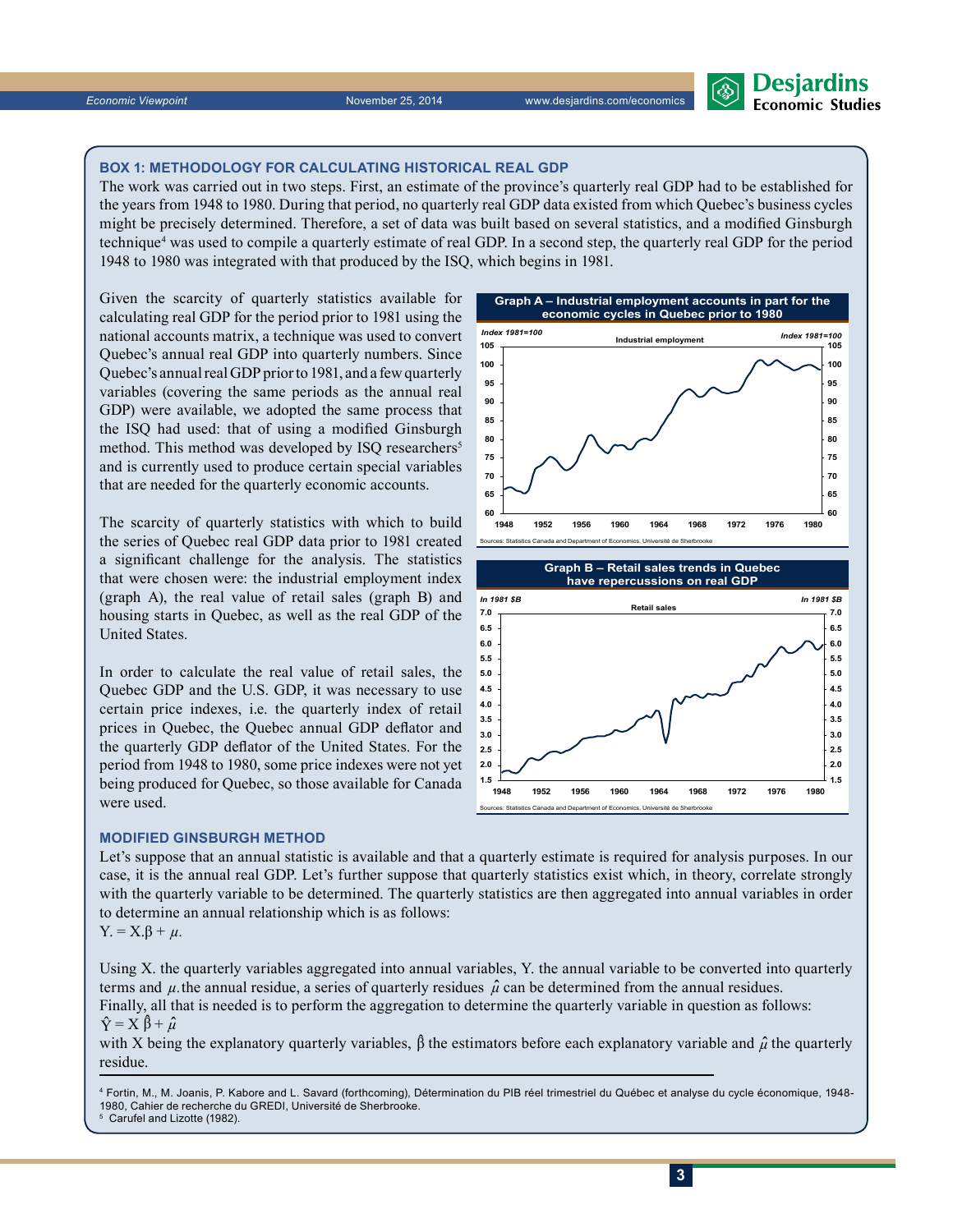





### **New dating of economic cycles**

The historical quarterly real GDP data since 1948 enable us to analyze economic cycles in greater depth, by identifying the periods of recession and recovery that marked each decade in Quebec (graphs 1 to 4). Several periods of contraction in economic activity have occurred since the end of the 1940s, for a total of ten recession phases, six of them "classic" and four, "technical." The classical recessions are those of 1949, 1953–1954, 1957–1958, 1974–1975, 1981–1982 and 1990– 1992. As for the technical recessions, we have those of 1979, 1989, 2001 and 2008-2009. These are detailed further on. Keep in mind that a recession is described as "technical" if it has limited impact on other economic indicators such as employment, unemployment insurance claims, trade or construction.

The comments made in the previous studies by Raynauld (1961) and Vallières (1973) all bear relevance to the surge in activity and the short-lived economic crises between 1948 and 1980. The years 1950, 1964 and 1978 clearly show this dynamic, as they are marked by very strong real





GDP growth with an annualized quarterly rate of growth between 12.4% and 14.1%. All the recessions observed up until 1980 share the characteristic of being of short duration, with a maximum of three consecutive quarters of decline in quarterly real GDP. The periods of contraction in Quebec real GDP were also of short duration up until 1980. That reality no longer holds true for the subsequent economic cycles, where we see periods of recession extending up to six consecutive quarters of decline in quarterly real GDP, such as the recession of 1990–1992 for example.

The difference in the nature of economic growth or recession before and after 1980 may be due to the change in Quebec's economic structure. In particular, the tertiary sector expanded significantly, outstripping the secondary sector (manufacturing and other sectors) and the primary sector (agriculture and others). In fact, the income elasticity would be higher for the tertiary sector than for the secondary sector. This implies that in the event of an economic crisis, a drop in income would generate a more significant reduction in demand from the tertiary sector than that from the secondary or primary sectors.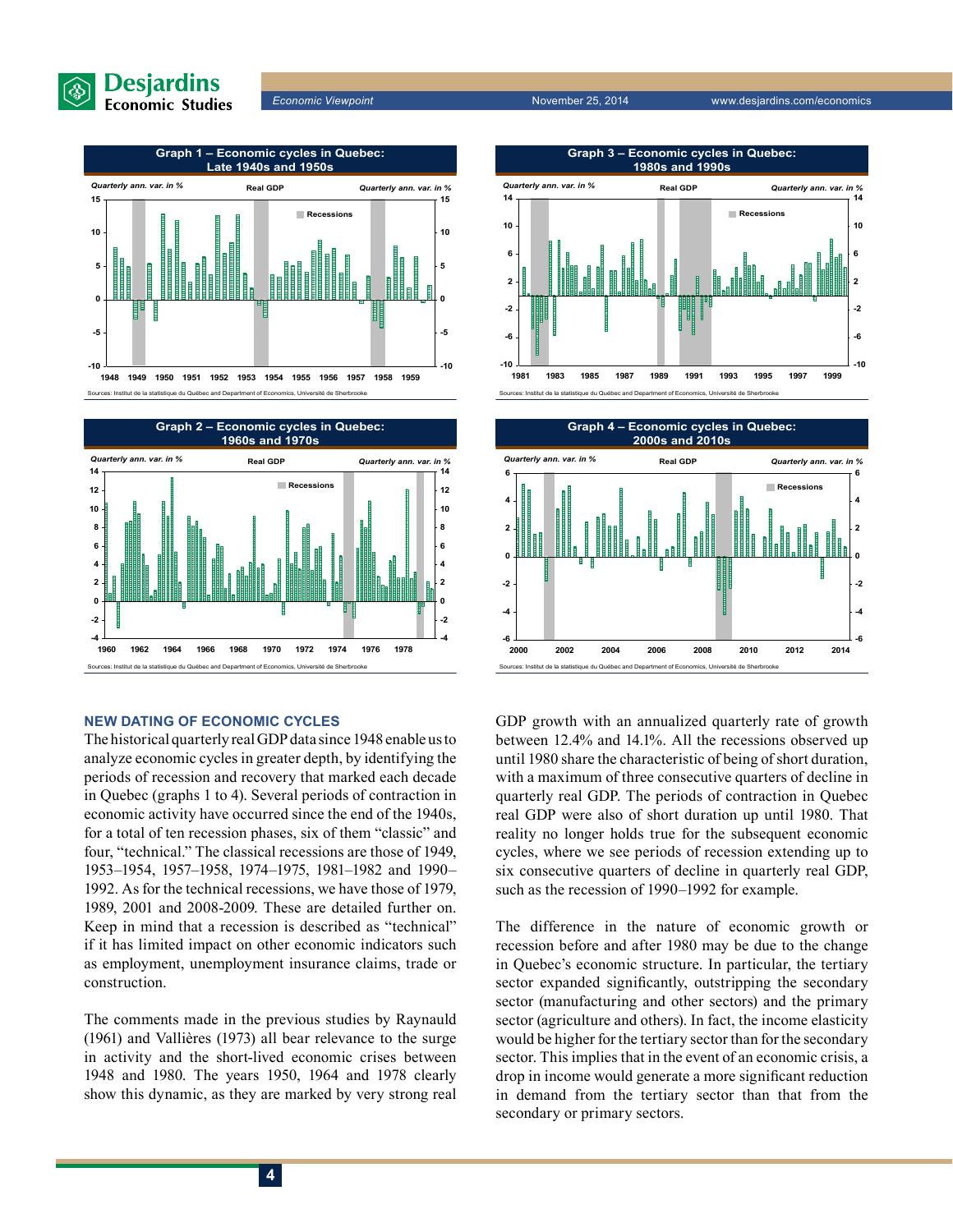### **End of the 1940s: A period tied to the U.S. cycle**

**The first economic recession during the period of 1948- 1980 occurred in the first and second quarters of 1949, with annualized quarterly growth rates of -2.9% and -1.5%, respectively**. This recession caused a decline in per capita income in Quebec. It was moderate, however, given the slight decline in industrial production. In addition, it was followed by a significant recovery in the subsequent quarters: real GDP posted annualized growth rates of over 13% in the first quarter of 1950 and 8.4%, on average, between the first quarter of 1950 and the fourth quarter of 1952.

The recession of 1949 was caused by various factors (table 2 on page 6). One of these is the decline in housing starts. The Canada Mortgage and Housing Corporation (CMHC) estimated in 2010 that housing-related spending accounted for approximately one fifth of Canada's GDP.<sup>6</sup> Housing expenditures have probably played a similar role in the Quebec economy. All of the province's classical recessions were preceded by a significant drop in housing starts (graph 5), with the exception of the recession of 1957–1958. The sharp declines that were observed in the first quarter of 1980 and the fourth quarter of 1981 were due to unfavourable macroeconomic conditions in Canada and in Quebec. These included strong inflation and very high interest rates. As for the sharp growth in housing starts in 1982, it was attributable to exceptional measures that were taken by the governments, in particular the Corvée-Habitation program, which made it possible to grant mortgage loans at reduced rates.

The recession of 1949 also coincides with the U.S. economy running out of steam. This began with a deceleration of growth in the United States at the beginning of 1948, with annualized quarterly growth in the neighbourhood of 2.3% and 0.4% in the third and fourth quarters of 1948 respectively. Subsequently, the first and second quarters of 1949 were marked by contractions. Given the close economic ties between Quebec and the United States, the negative effects of this U.S. recession made themselves felt in the province. As an example of this strong economic integration, Canada's exports to and imports from the United States accounted for 65.1% and 66.9%, respectively, of Canada's total exports and imports in 1950 (Linteau et al., 1989, table 1, page 230).

The periods of economic recession and expansion in the United States correspond quite closely with those of Quebec (graph 6). Only the Quebec recessions of 1979 and 1989 were not linked to a recession south of the border, although U.S. growth during those periods was very sluggish. Due to its economic weight and the close integration of the U.S. and Canadian markets, any monetary and economic policy in the United States tends to generate repercussions in Canada, and therefore in Quebec.

Schembri (2008) attributed the economic prosperity that followed the recession of 1949 to the adoption of a flexible exchange rate in Canada. He argued that that policy led to improvement in the terms of trade and in the entry of capital into Canada. Similarly, Quebec's share of Canada's total investment followed an upwards trend between 1951 and 1959 (Dauphin, 2007).



<sup>6</sup> http://www.cmhc-schl.gc.ca/odpub/pdf/67065.pdf?lang=en

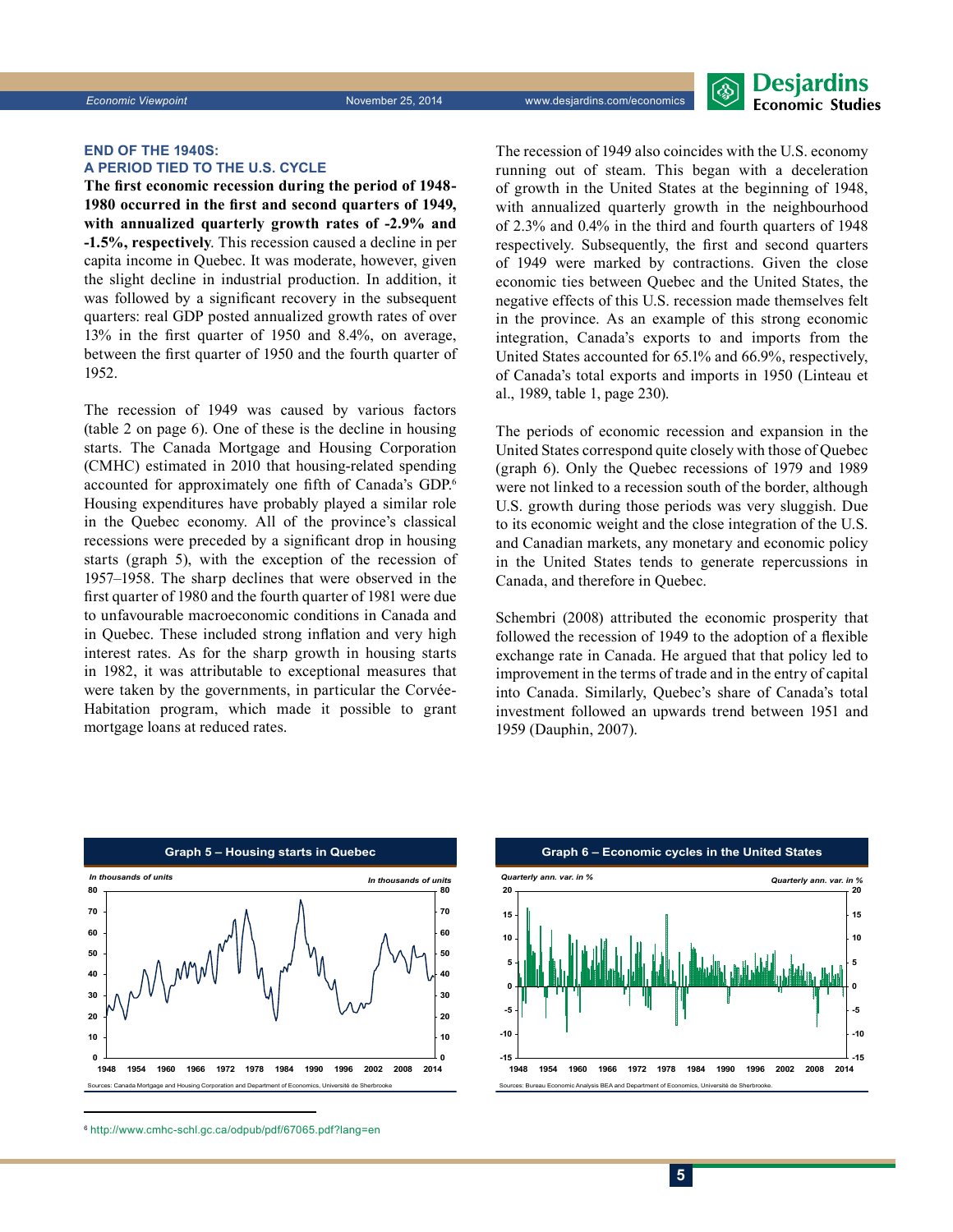

# **Table 2 – Economic cycles of Quebec from 1948 to 1980**

|           | Period of time       | <b>Underlying factors</b>                                                                                                                                                                                                                                                                                                                                                                              |
|-----------|----------------------|--------------------------------------------------------------------------------------------------------------------------------------------------------------------------------------------------------------------------------------------------------------------------------------------------------------------------------------------------------------------------------------------------------|
| Recession | Q1 to Q2 1949        | - Decline in investments through a drop in housing starts<br>- Lower demand for consumer goods<br>- Economic activity in the United States runs out of steam<br>- Generalized increase in consumer prices                                                                                                                                                                                              |
| Recovery  | From Q1 1950 onwards | - Adoption of a flexible exchange rate in Canada in 1949<br>- Upswing in goods and services production in Quebec due to the Korean War in 1950<br>- Economic dynamics in the United States                                                                                                                                                                                                             |
| Recession | Q3 to Q4 1953        | - Drop in business orders for raw materials and semi-finished products<br>- Decline in homebuilding                                                                                                                                                                                                                                                                                                    |
| Recovery  | From Q3 1954 onwards | - Massive investment in the natural resources sector<br>- Investment in road and railway infrastructures                                                                                                                                                                                                                                                                                               |
| Recession | Q4 1957 to Q1 1958   | - Economic recession in the United States<br>- End of major construction projects<br>- Slowdown in industrial production<br>- Rising interest rates<br>- Deterioration in the terms of trade for Canadian products versus U.S. products                                                                                                                                                                |
| Recovery  | From Q2 1958 onwards | - Monetary stimulation by the Bank of Canada<br>- Expansionist budget policies in Quebec and Canada<br>- Expansion of the tertiary sector (education, healthcare, financial sector, public administration,<br>etc.)                                                                                                                                                                                    |
| Recession | Q3 1974 to Q1 1975   | - Spike in the price of oil<br>- Sustained inflationary pressure<br>- Economic recession in the United States                                                                                                                                                                                                                                                                                          |
| Recovery  | From Q2 1975 onwards | - Adoption of the two-price policy for oil by the federal government<br>- Indexation of tax rates and personal exemptions<br>- Massive public investments in construction<br>- Subsidized housing programs                                                                                                                                                                                             |
| Recession | Q1 to Q2 1979        | - Economic recession in the United States<br>- Spike in interest rates between 1979 and 1980<br>- Strong inflation between 1975 and 1980<br>- Decline in homebuilding in Quebec and in Canada                                                                                                                                                                                                          |
| Recovery  | From Q3 1979 onwards | - Growth in business investment<br>- Increase in consumer spending<br>- Increase in exports of Quebec products due to the end of the strike in the iron ore mines<br>- Acceleration in public works<br>- Quebec injects \$750 million worth of tax cuts into the economy between 1978 and 1979<br>- Devaluation of the Canadian dollar boosts exports of newsprint, lumber and aluminum from<br>Quebec |

Source: Department of Economics, Université de Sherbrooke

### **The 1950s: The post-war decline and the investment recovery**

**The economic dynamic that prevailed in 1950 was curbed by a recession that stretched throughout the third and fourth quarters of 1953, with respective annualized quarterly declines of -0.7% and -2.6%**. Linteau et al. (1989), Hébert (1989) and Dauphin (2007) attributed this pullback to the substantial drop in orders from companies that supplied commodities and semi-finished goods to the military sector as the Korean War ended. Hébert (1989) found that the end of the recession in 1953 was marked by massive investments in Quebec's natural resources sector—investments soared 23.7% in 1955 and 18.9% in 1956 (Hébert, 1989). He also cited massive investments to develop Quebec's economic infrastructure, such as the St. Lawrence Seaway and the Trans-Canada Highway. As a result, Quebec's annualized quarterly real GDP growth reached a peak of 9.2% in the 1954–1956 period.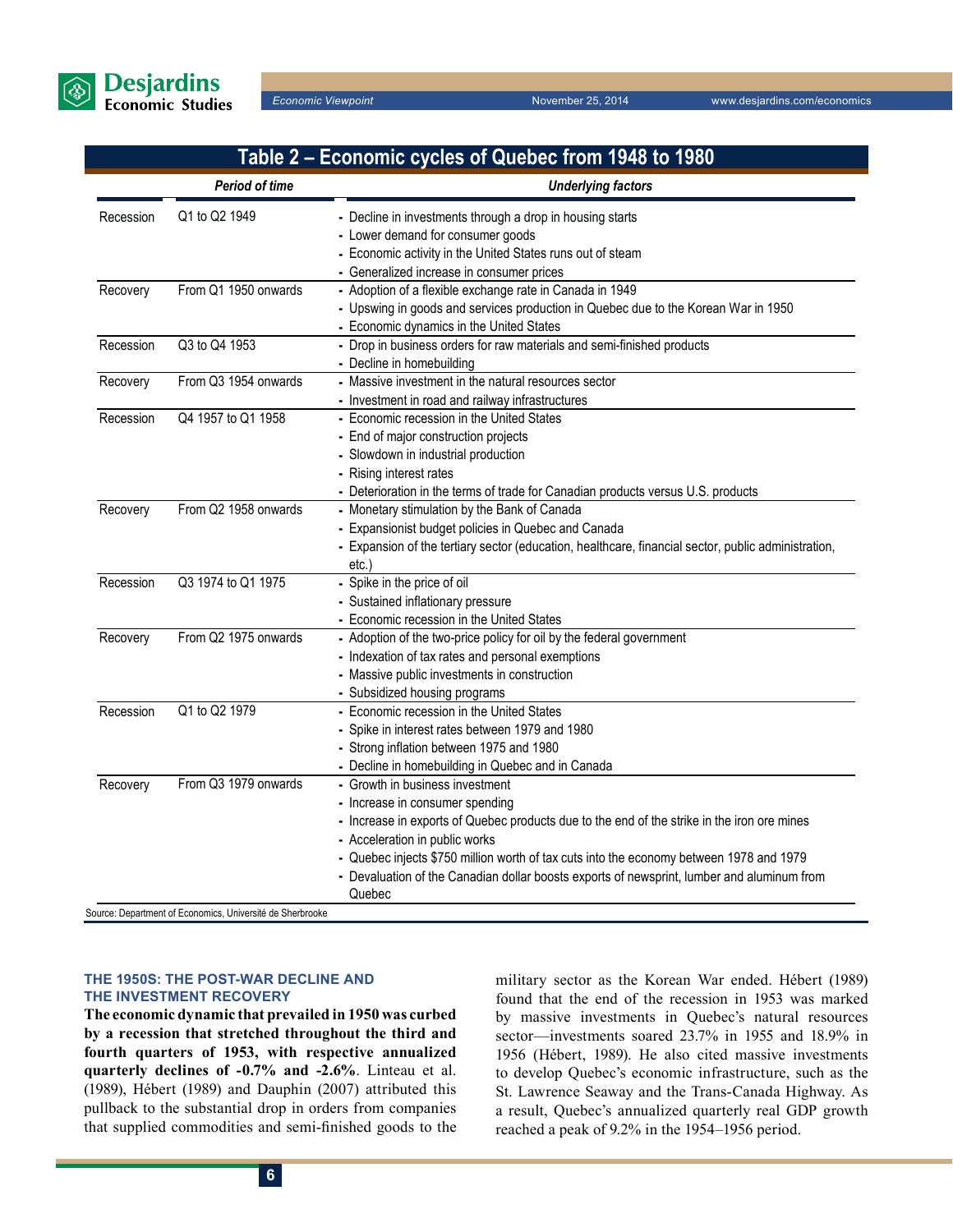

**As of the first quarter of 1957, the economic boom had run out of steam, with annualized quarterly growth of less than 3% recorded**, resulting in an economic recession from the fourth quarter of 1957 to Q1 1958, with respective annualized quarterly declines of -3.1% and -4.3%. This recession was largely due to a slowdown in Quebec's industrial production and the end of major construction projects (Hébert, 1989). The economic downturn in the United States also had a negative impact on exports from Quebec's industries, in addition to the deterioration in the terms of trade (graph 7) for Canadian products vs. U.S. products (Schembri, 2008), with the Canadian dollar rising by 7% in 1955, ending 1956 at US\$1.04. Rising interest rates were another reason why this recession occurred. Schembri (2008) explained that the Bank of Canada tightened its monetary conditions until August 1957, boosting its key rate to 4.33%. This was one of the worst recessions Quebec has ever experienced.



To contain this third recession in Canada and by extension, Quebec, the Bank of Canada adopted broad stimulus measures (Schembri, 2008). The end result: interest rates in Canada tumbled and the official discount rate fell from 3.92% at the end of 1957 to 1.91% in July 1958. Moreover, the federal and provincial administrations adopted expansionist fiscal measures to stem the negative effects of this recession and kick-start the economic recovery.

### **The 1960s:**

### **Large-scale projects fuelled the economy**

Quebec experienced a long period of economic expansion from 1961 to 1967. The reasons put forth by Hébert (1989) to explain Quebec's sustainable economic growth throughout this period were the devaluation in the Canadian dollar, which fell to US\$0.925 in 1962, Canada's reinstatement of a fixed exchange rate regime with OECD countries between 1962 and 1970, and contributions from the provincial government to fund a host of big projects. These projects included the Montreal metro, from 1961 to 1966; Expo 67, from 1965 to 1967; hydroelectric development on the Côte-Nord, from 1962 to 1978; followed by the development of the James Bay watershed, from 1971 to 1980.

Linteau et al. (1989) also referred to the economic expansion between 1961 and 1967, highlighting the increase in public investments to fund the construction of government buildings and schools and to update the network of roadways to explain the reasons behind this expansion. Substantial investments in the manufacturing industry and residential construction also contributed to supporting Quebec's economic growth from 1961 to 1967.

**The 1967–1970 period was marked by an economic slowdown**; the same pullback was noted by Linteau et al. (1989) and Hébert (1989). According to Hébert, the economic downturn that began in the second quarter of 1967 was due to the end of major construction projects, such as Expo 67 and the Montreal metro. Hébert (1989) also pointed out that the Bank of Canada's policies to fight inflation in response to the anti-inflation measures put forth by the United States also set the stage for an economic slowdown in Canada and Quebec.

### **The 1970s: The impacts of the oil shock**

**The period between the second quarter in 1973 and the first quarter in 1975 was marked by economic stagnation that prompted a recession between Q3 1974 and Q1 1975**. The quarterly annualized rates were -1.1%, -0.1% and -1.7%, respectively. This recession period was also flagged in the studies authored by Linteau et al. (1989) and Hébert (1989).

Several reasons were cited to explain the recession recorded between 1974 and 1975. According to Hébert (1989), the overriding reason for this recession was the surge in oil prices (graph 8 on page 8), which quadrupled between June 1973 and January 1974. In fact, the benchmark price of crude oil rose by US\$2.89 to US\$11.56 per barrel (Hébert, 1989). Linteau et al. (1989) argued that this oil crisis drove many of Quebec's energy-intensive businesses to bankruptcy. The sharp upswing in prices can be attributed to global food shortages resulting from poor harvests in 1972 and the devaluation of both the Canadian and U.S. dollars vs. other currencies in 1973 (Fortin, 1980). The ongoing economic recession in the United States, one of the longest in U.S. history, is cited as another reason for the recession in 1974–1975.

The impact of the 1974–1975 crisis on Quebec's economy was limited. As an oil exporting country, Canada's federal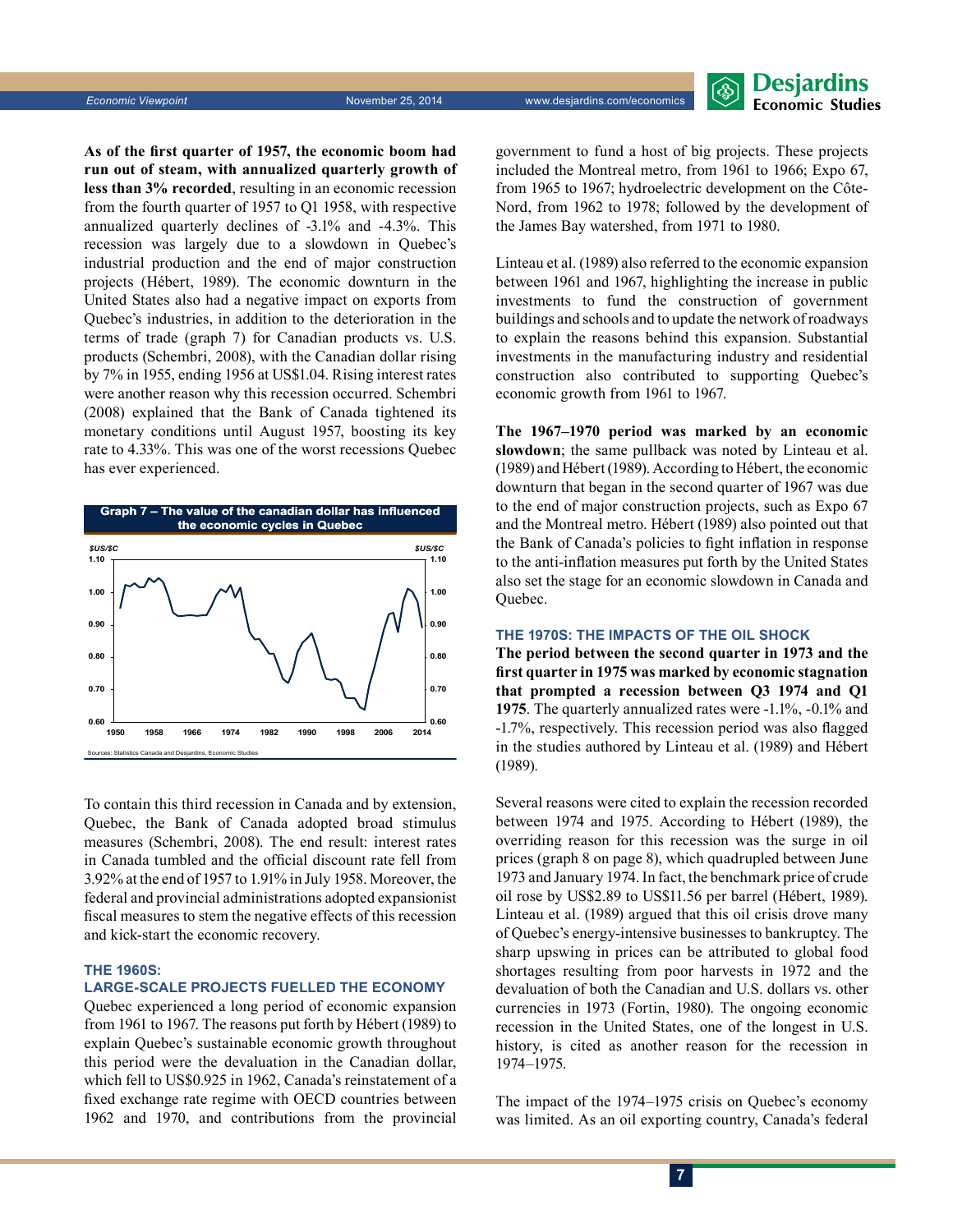



government adopted policies that doubled the price of oil (Hébert, 1989). On one hand, this policy consisted in selling crude oil exports at market prices and keeping prices within Canada's borders at 50% below the international market price. Another federal-provincial policy targeted the indexing of tax tables and personal deductions (Hébert, 1989). The purpose of this policy was to protect the purchasing power of consumers in Quebec and elsewhere in Canada. Dickinson and Young (1992) cited another measure taken by the Quebec government to quell the crisis of 1974–1975—massive public investments in construction. The outcome: the Olympic venues, from 1973 to 1976, Mirabel Airport, from 1970 to 1975, and a project to fund the construction of 100,000 housing units in Montreal.

**Despite these efforts to kick-start the economy, Quebec was once again mired in an economic recession in 1979.** One cause that explains the economic contraction in Quebec in 1979–1980 was the sharp increase in interest rates initiated by the Bank of Canada (Hébert, 1989) to fight inflation (graph 9) and protect Canada's currency against rising interest rates in the United States (Hébert, 1989). As such, the prime rate granted by chartered banks to their best clients rose from 12% in June 1979 to 16.7%



in April 1980 (Hébert, 1989). For Linteau et al. (1989), this economic contraction was explained by spiralling inflation that had Quebec in its grips from the mid-1970s until 1980. To illustrate their point, they tracked the CPI in Montreal: set at 100 in 1971, the CPI rose to 138 by 1975, to reach 208 by 1980.

### **The 1980s: Quebec suffers the backlash of the global economy and a restrictive monetary policy**

**The short contraction in 1979 was followed by a deep recession in 1981–1982** (table 3 on page 10), beginning in the fourth quarter of 1981 and lasting until the third quarter of 1982, with sharp declines in annualized quarterly growth rates varying from -3.3% to -8.3%. Quebec was hard hit by this recession due to the global contraction in demand for commodities and the collapse of Canada's economy, with domestic production plummeting by close to 4.8% in 1982.7

The economic slump in the United States, which stretched from the second quarter of 1981 to the third quarter of 1982, was also part of the backdrop affecting Canada. The U.S. recession slashed exports from Quebec companies and brought investment opportunities to a halt. Another reason for the 1981–1982 recession was the Bank of Canada's doubly restrictive monetary policy, designed to support the value of Canada's currency and capital inflows. Hébert (1989) affirmed that a slowdown in consumer spending on durable goods characterized the economic recession that plagued Quebec in 1981–1982. Residential and business investment slowed to a trickle. Housing starts also slowed to a crawl in 1980 and 1981. According to Linteau et al. (1989), the 1981–1982 recession triggered a crisis in public finances which prevented the Quebec government from implementing policies to jump-start the economy. Brutal budgets cuts followed in 1982, with the unemployment rate close to 14% in 1982 and 1983 (Linteau et al., 1989). To illustrate, Hydro-Québec gradually started to curb its investments, which represented close to 30% of Quebec's total productive investments.

To resolve this economic crisis, the Quebec government put in place emergency measures to boost business investment, facilitate business financing and encourage technological development.8 Among these was the Corvée-Habitation program, which granted reduced-rate mortgage loans. The federal government and municipalities also made contributions to jump-start residential construction in Quebec.9

<sup>&</sup>lt;sup>7-8-9</sup> Ministère des Finances du Québec, speech in 1983.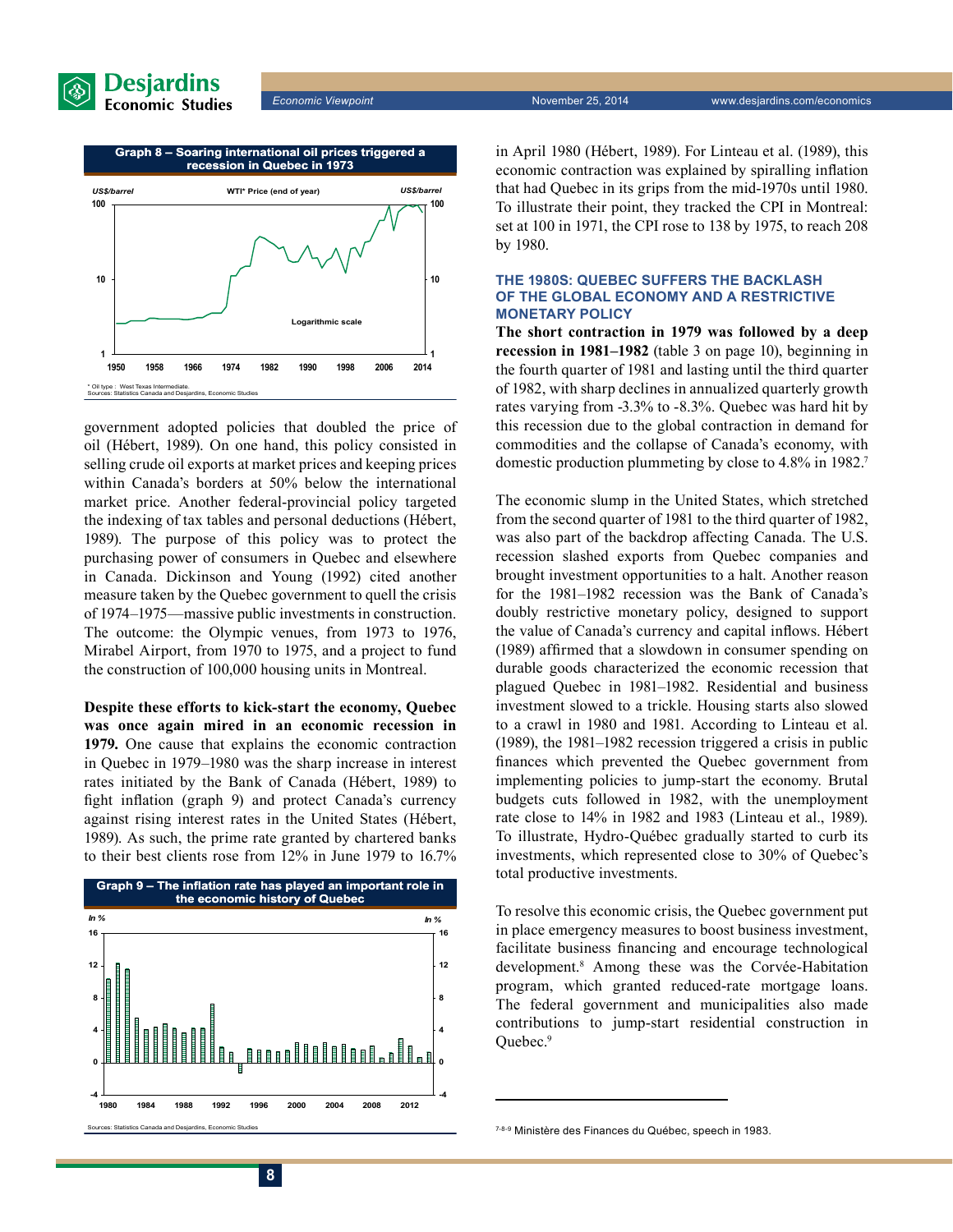

**The renewed prosperity that reined in early 1983 gave way to an economic slowdown in 1988, which led to technical recession in 1989**. This recession set in in the second quarter of 1989 with respective annualized quarterly rates of -0.4% and -1.5%. The tight monetary policy issued by the Bank of Canada was the main cause of this recession,<sup>10</sup> followed by interest rate hikes and an overvalued Canadian dollar, which weakened the competitiveness of Quebec's businesses. Add to this softer domestic demand in the United States and steep increases in income taxes and other federal government taxes.11 The layoffs quickly boosted the unemployment rate (graph 10).

To contain the crisis of 1989, the Quebec government introduced an expansionist budget policy, which translated to an investment of close to \$66 million in higher education and academic research.<sup>12</sup> Massive investments in public capital projects (buildings and roads) and new technologies were designed to stimulate Quebec's economic competitiveness.

### **The 1990s: Fighting inflation and rising interest rates hurt the economy**

Not long after the 1989 recession, Quebec grappled with a more severe economic recession, which began in the second quarter of 1990 and persisted until the first quarter of 1992 the longest recession period in Quebec since 1948—with annualized quarterly growth rates varying between -0.8% and -5.5%. The length of this recession is largely explained by the very slow economic recovery in the United States and high levels of business and household debt, which spurred a contraction in investment expenditures and consumption. The sky-high interest rates in Canada at the time were also a factor (graph 11). This type of situation tends to rein in business investment in Quebec due to the high cost of borrowing. The economic recession in the United States also reduced the outlet opportunities for Quebec's products. Waning inflation pressures contributed to Quebec's economic recovery as of 1992. This resumption period coincided with steep interest rate cuts in Canada. Moreover, the decline in the Canadian dollar and upticks in U.S. economic growth were a boon to Quebec's exports.13 To capitalize on this favourable economic environment, the Quebec government committed to spending \$600 million to support the ramp-up in public spending.14 Other massive investments helped support Quebec's economic growth, such as the increase of almost 30% in capital spending at Hydro-Québec in 1991.



da and Desj



### **The 2000s: Bursting of the technology bubble and North American recession**

**The economic growth that began in 1993 continued until 2001, at which point a technical recession was observed.**  The contraction persisted over the second and third quarters of 2001 with respective rates of -1.8 and -0.05% (annualized quarterly rate). This recession was partly the consequence of the recession in the United States that began in early 2001 and the events of September 11 then worsened the situation. This U.S. recession was caused mainly by the bursting of the technology bubble that started in the United States towards the end of 1999 and reached its zenith in March 2000, subsequently spreading to the rest of the North American economy. Québec's main export product at the time, telecommunications equipment, collapsed as a result. In parallel, the province experienced a drop in housing starts. These factors were at the root of this short, minor recession in Quebec while the rest of Canada experienced only a slowing of economic activity without recession.

<sup>10-11</sup> Ministère des Finances du Québec, speech in 1989.

<sup>12</sup> Ministère des Finances du Québec, speech in 1993.

<sup>13</sup> Ministère des Finances du Québec, speech in 1992.

<sup>&</sup>lt;sup>14</sup> The government plan released in 2013 gave a total of \$43 billion in investments; this is the actual amount spent.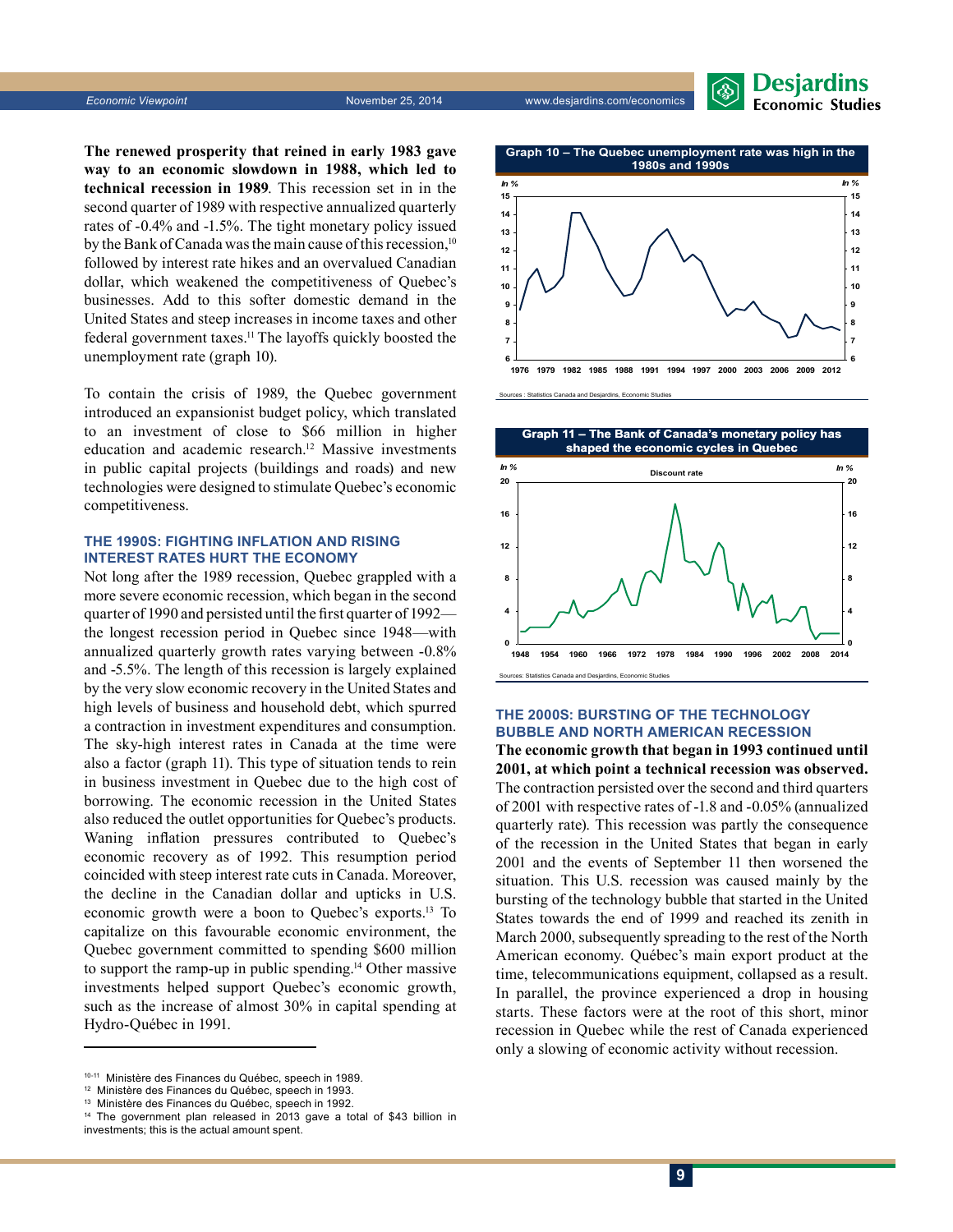

| Table 3 – Summary of Quebec's economic cycles from 1981 to 2014,<br>and background factors |                         |                                                                                                                                                                                                                                                                                                                                                                                                                                                                  |  |
|--------------------------------------------------------------------------------------------|-------------------------|------------------------------------------------------------------------------------------------------------------------------------------------------------------------------------------------------------------------------------------------------------------------------------------------------------------------------------------------------------------------------------------------------------------------------------------------------------------|--|
|                                                                                            | <b>Periods</b>          | <b>Explanation</b>                                                                                                                                                                                                                                                                                                                                                                                                                                               |  |
| Recession                                                                                  | From Q4 1981 to Q3 1982 | - Bank of Canada's doubly restrictive monetary policy with the highest short-term interest rates in<br>the industrial world<br>- Economic recession in the United States<br>- Contraction in global demand for commodities, e.g. wood, newsprint, iron ore, etc.<br>- Sharp inflation in Canada compared to the United States<br>- Tax increases in Quebec, between November 1981 and May 1982                                                                   |  |
| Recovery                                                                                   | As of Q2 1983           | - Reduction and stabilization of interest rates in Canada<br>- "Corvée-Habitation" program introduced in 1982 to grant reduced-rate mortgage loans<br>- "Plan Biron" to provide emergency support to businesses in 1982<br>- Injection of \$160 million in job creation programs                                                                                                                                                                                 |  |
| Recession                                                                                  | From Q1 to Q2 1989      | - Bank of Canada increases interest rates<br>- Economic slowdown in the United States<br>- Federal government introduces restrictive macro-economic policy<br>- Canada's currency overvalued                                                                                                                                                                                                                                                                     |  |
| Recovery                                                                                   | From Q3 1989 to Q1 1990 | - Acceleration of investments in Quebec's public sector<br>- Five-year investment plan for Quebec's roadways<br>- \$45 million in funding to support business and business consolidations<br>- Hydro-Québec increases its capital projects by more than \$1 billion                                                                                                                                                                                              |  |
| Recession                                                                                  | From Q2 1990 to Q1 1992 | - Economic recession in the rest of Canada and in the United States<br>- Bank of Canada sets high interest rate<br>- Widespread slowdown in consumer spending and investment.                                                                                                                                                                                                                                                                                    |  |
| Recovery                                                                                   | As of Q2 1992           | - \$279 million plan to ramp up investments in healthcare, education and cultural affairs as of 1991<br>- Restoration plan for local and province-wide roadways in late 1990<br>- Hydro-Québec ramps up capital projects in 1990 and 1991<br>- Quebec businesses offered tax relief as of 1991<br>- Quebec sets up a network of regional investment partnerships in 1992                                                                                         |  |
| Recession                                                                                  | From Q2 to Q3 2001      | - Economic recession in the United States due to the technology bubble<br>- Sharp economic downturn in the rest of Canada<br>- Investment in new dwellings and existing building maintenance depressed                                                                                                                                                                                                                                                           |  |
| Recovery                                                                                   | As of Q4 2001           | - Quebec government injects \$400 million to support consumers in late 2000<br>- Support measures for SMEs and private investment in Quebec<br>- Acceleration plan sets aside \$3 billion* for public investment in Quebec<br>- Expansive monetary policy and budget policy in the United States                                                                                                                                                                 |  |
| Recession                                                                                  | From Q4 2008 to Q2 2009 | - Financial crisis in the United States as of 2008<br>- Demand for Quebec exports in crisis<br>- Price shock for commodities                                                                                                                                                                                                                                                                                                                                     |  |
| Recovery                                                                                   | As of Q3 2009           | - Quebec injects \$37 billion** to rehabilitate roads, hospitals, schools and municipal equipment as<br>of 2007<br>- Quebec slashes more than \$1 billion in personal taxes for Quebec's middle class in 2008<br>- The "Renfort" program implemented to finance Quebec's businesses<br>- Stimulus to boost public and private business investment<br>- Federal government kick-starts the economic recovery<br>- Relative stability of Canada's financial system |  |

\* : According to the Secrétariat aux investissements publics, the investment initially provided for was \$3 billion in 2002.

\*\* : This amount corresponds to the investment planned by the government in 2007.

The actual amount of investments carried out over the 2007–2012 period was \$43 billion.

Source: Department of Economics, Université de Sherbrooke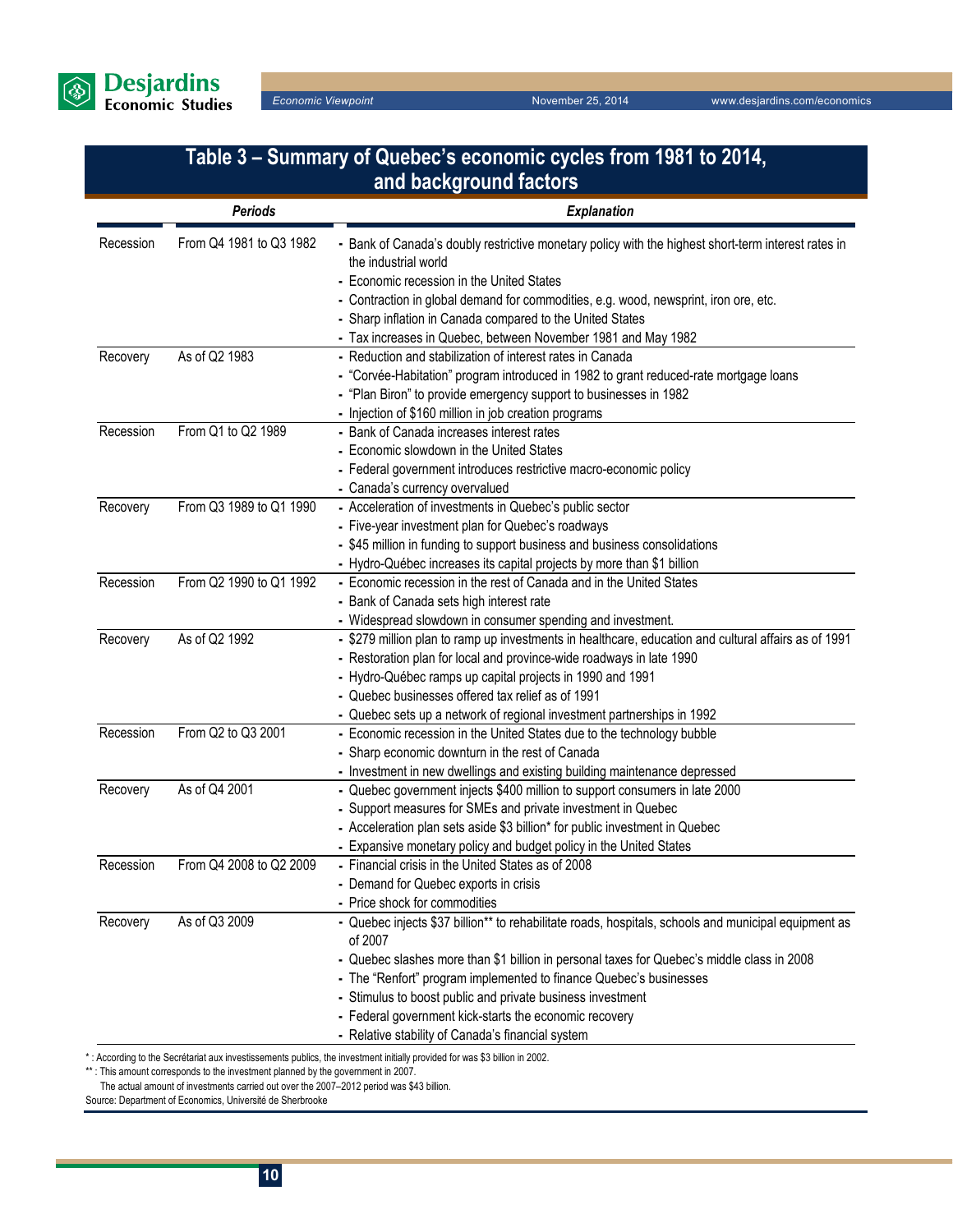

**Subsequently, Quebec would experience another technical recession starting in the fourth quarter of 2008 and lasting until the second quarter of 2009, with respective annualized quarterly growth rates of -2.4%, -4.2% and -2.3%.** This period of real GDP contraction was essentially the result of the financial crisis that began in the United States in early 2008. This recession was preceded by a fall in housing starts between the fourth quarter of 2007 and the second quarter of 2009, with lower growth rates (between -2.8 and -7.9%). The impact of this crisis was nevertheless relatively limited in Quebec. The main reason cited is massive public investment of \$4314 billion over five years launched in late 2007 by the Quebec government, via the Québec Infrastructure Plan (QIP), for the rebuilding of highways, hospitals, schools and municipal equipment.

### **CONCLUSION**

This study by the Université de Sherbrooke Department of Economics consisted, initially, of determining a quarterly real GDP series based on the existing annual series for the period from 1948 to 1980. Subsequently, a complete analysis of the economic cycle from 1948 until the present day was conducted. We were able to estimate Quebec's quarterly real GDP for the 1948–1980 period thanks to the availability of quarterly statistics that were strongly correlated with Quebec's annual real GDP. The technique developed by ISQ (modified Ginsburgh method) was used to produce the estimates.

In considering the period from 1948–1980, the periods of recession and expansion in Quebec described in studies by Hébert (1989), Linteau et al. (1989), Raynauld (1961), and Vallières (1973) are represented in the estimated quarterly real GDP series. Like Raynauld (1961), we concluded that the economic structure of Québec was able to withstand economic shocks from the rest of Canada and the United States. This resulted in the short duration and low amplitude of the various recessions until 1960. The post-1961 period was marked by sustained economic growth in Quebec until 1973. This period was also characterized by the increased role of the Quebec government in all spheres of economic activity.

Numerous projects to create government corporations, coupled with massive investment in highway infrastructures and housing, and support for private enterprise, were launched. Post-1980, the recessions that occurred lasted longer (1981–1982 and 1990–1992). Canadian monetary policy was one of the main causes of the recessions that occurred during this period, which was characterized by very high inflation and interest rates. This study also confirms the strong influence exerted by the economic cycle of the United States on the Quebec economy. The U.S. recession of 2008–2009 had far-reaching effects in North America, and Quebec's imports are still recovering. The rest of the story is yet to come...

> **Philippe Kabore** Master's student Department of Economics Université de Sherbrooke

### *With the collaboration of:*

**Marcelin Joanis, Ph.D.** Professor, Department of Economics Université de Sherbrooke Professor, Economic sciences Department of mathematics and industrial engineering Polytechnique Montréal Fellow, Centre interuniversitaire de recherche en analyse des organisations (CIRANO)

*and*

**Luc Savard, Ph.D.** Professor, Department of Economics Université de Sherbrooke